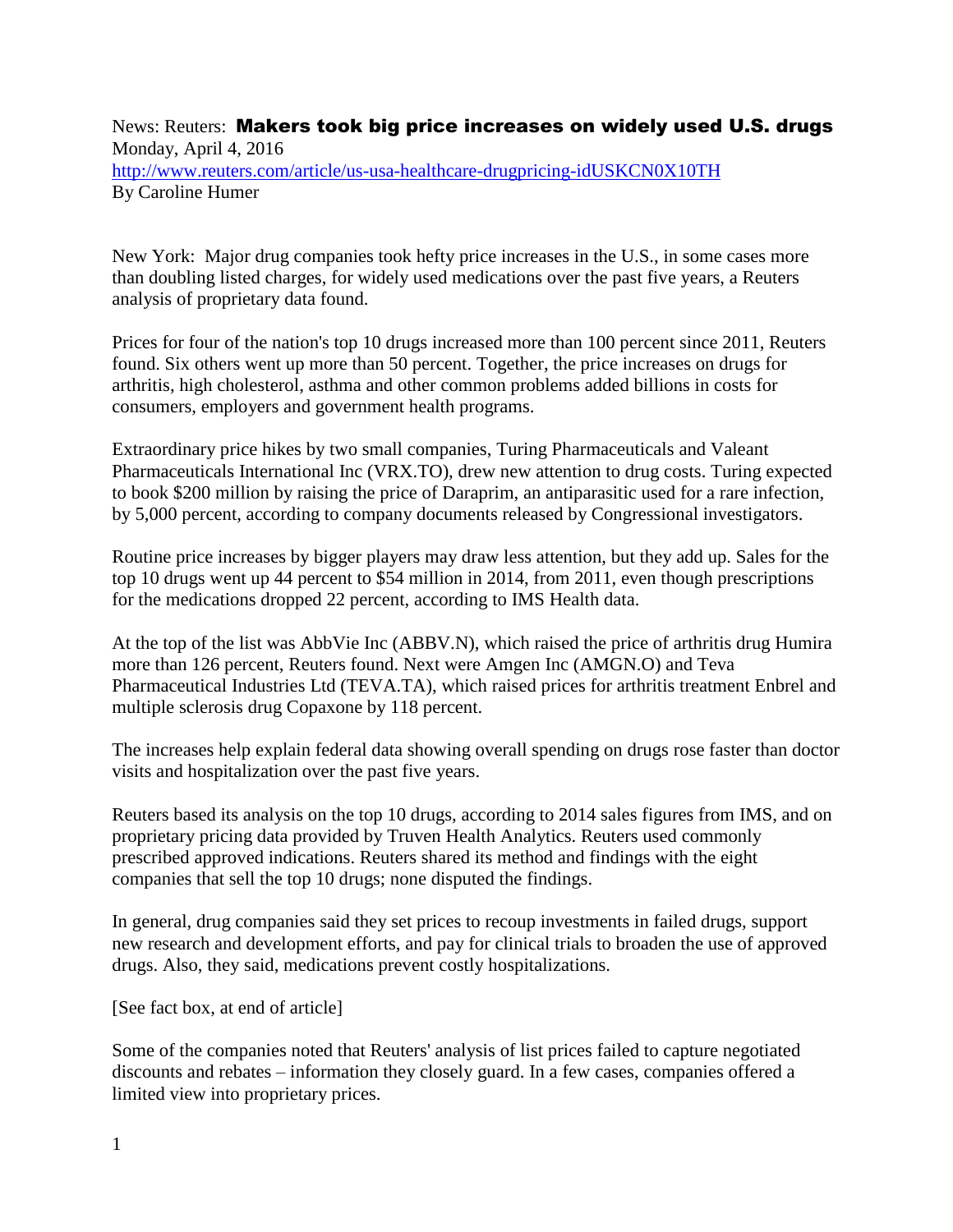Amgen, for instance, told Reuters that, after most discounts, the average sales price for a dose of Enbrel is at least \$200 less than list.

And, while Reuters found arthritis drug Remicade went up almost 63 percent, Johnson & Johnson (JNJ.N) spokeswoman Caroline Pavis said average selling price increases were closer to 5.4 percent per year.

For GlaxoSmithKline Plc's (GSK.L) Advair asthma drug, Reuters found a 67 percent increase. But spokeswoman Jenni Ligday said that, with discounts and rebates, prices actually fell during the period.

Even after discounts, pharmacy benefit managers told Reuters they pay annual price increases on top medications of up to 10 percent. By comparison, the U.S. consumer price index rose an average of 2 percent annually over the last five years.

Dr. Steve Miller, chief medical officer of top U.S. pharmacy benefit manager Express Scripts Holding Corp (ESRX.O), said the current level of drug price increases was "not sustainable."

## NEW FOCUS

Drug prices have been a hot topic on the presidential campaign trail and in Congress since Turing hiked Daraprim and Valeant imposed triple-digit price increases on two heart drugs. Adding to the political pressure is the practice among employers and insurers of passing increases onto consumers.

Patricia Calopietro, 70, said she once paid \$20 for a three-month supply of Nexium. AstraZeneca Plc (AZN.L) raised the list price of the acid reflux drug nearly 50 percent over the past five years, and Calopietro's insurer pushed her out-of-pocket share up to \$250. She switched to a cheaper medicine but doesn't like how it works.

"How can I pay something like that? I'm 70 years old, and I'm on a fixed income," said Calopietro, a retired sales manager for the U.S. Army & Air Force Exchange stores from Lorton, Virginia.

Leading drugmakers say price hikes by Turing and Valeant are outliers. "Our industry invests on average 20 percent of our revenues into research and development. It's a fundamentally different business model," said Robert Zirkelbach, a spokesman for industry lobby Pharmaceutical Research and Manufacturers of America, or PhRMA.

Sanofi SA (SASY.PA), Teva, Amgen, J&J and AstraZeneca, which all have top 10 drugs, said they offer assistance to low income consumers. AstraZeneca spokeswoman Abigail Bozarth said the company sets prices based on market conditions, "a common practice across the industry."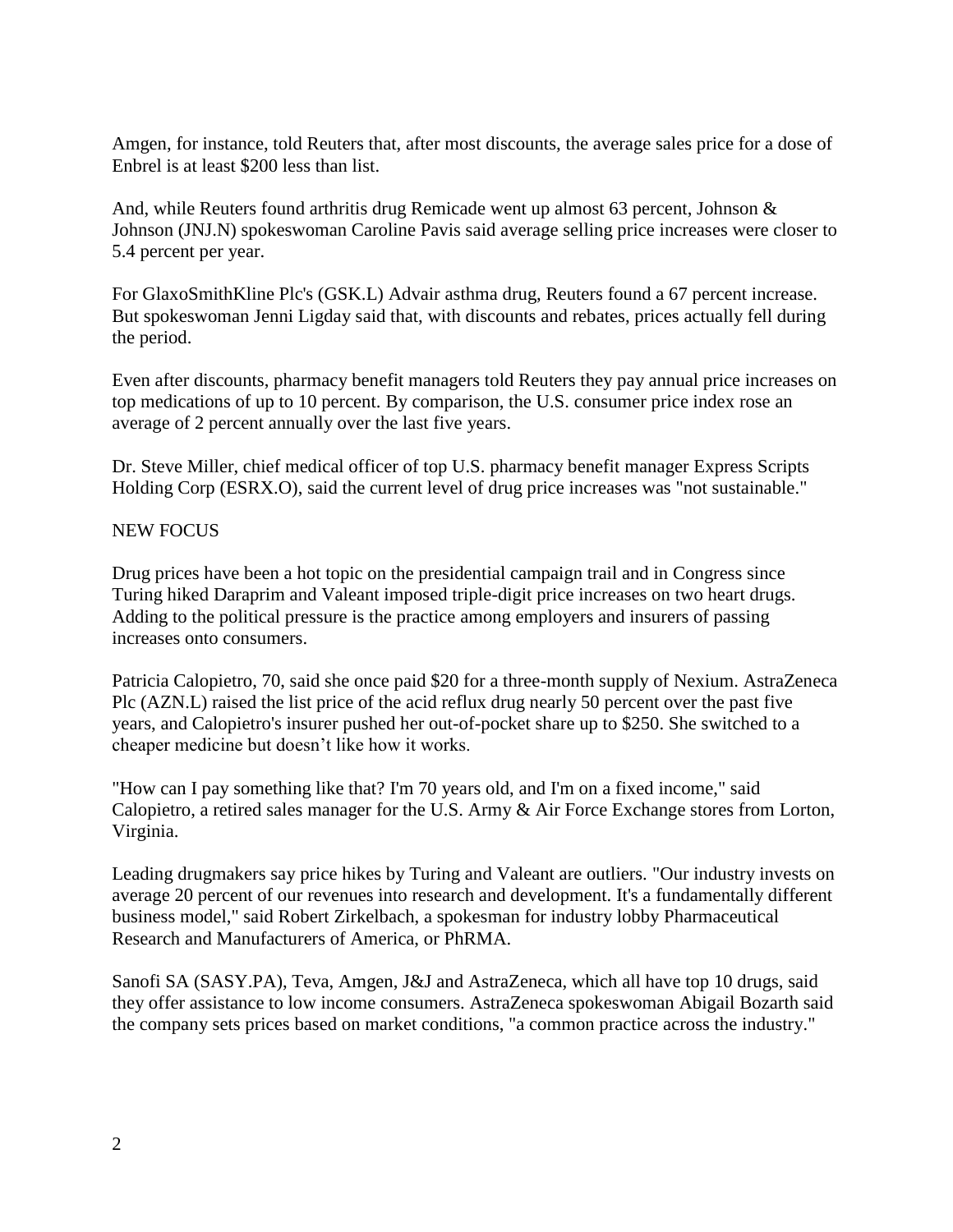Memorial Sloan Kettering Cancer Center oncologist Peter Bach said patients would be better served if drug prices reflected value, instead of bargaining power. Pharmaceutical "companies have complete control over pricing in the U.S.," he said.

By Bach's estimate, increases last year on just one drug, Amgen's Enbrel, added up to \$1 billion to care costs. In a statement, Amgen spokeswoman Kristen Davis questioned Bach's estimate, saying it is impossible to infer revenue growth from list price increases because of other factors, including rebates and discounts.

Davis said Amgen prices reflect research and development costs of \$33 billion over a decade. Rebates and discounts bring the average sales price for a weekly dose of Enbrel to \$704.23, down from its list price of \$932.16, she said.

*(Reporting by Caroline Humer; Editing by Michele Gershberg and Lisa Girion)*

## Top selling U.S. drug prices over five years

Prices rose 54 percent to 126 percent.

| <b>DRUG (COMPANY)</b>                                         | Dec. 31, 2010 | PRICE*<br>Present | <b>PRICE GROWTH</b> |
|---------------------------------------------------------------|---------------|-------------------|---------------------|
| Humira (AbbVie)<br>40 mg/0.8 ml pre-filled syringes           | \$1,676.98    | \$3,797.10        | 126.4%              |
| Enbrel (Amgen)<br>50 mg/ml subcutaneous sol.                  | \$427.24      | \$932.16          | 118.2%              |
| Copaxone (Teva)<br>20 mg/ml subcutaneous sol.                 | \$3,025.04    | \$6,593.00        | 118.0%              |
| Crestor (AstraZeneca)<br>10 mg tablets                        | \$350.17      | \$745.41          | 112.9%              |
| Abilify (Otsuka)<br>10 mg tablets                             | \$454.07      | \$891.97          | 96.4%               |
| Lantus Solostar (Sanofi SA)<br>100 units/ml subcutaneous sol. | \$191.96      | \$372.76          | 94.2%               |
| Advair Diskus (GlaxoSmithKline)<br>250/50 inhalation discs    | \$199.90      | \$334.63          | 67.4%               |
| Remicade (Johnson & Johnson)<br>100 mg IV powder for solution | \$657.87      | \$1,071.48        | 62.9%               |
| Neulasta (Amgen)<br>6 mg/0.6 ml subcutaneous sol.             | \$3,320.00    | \$5,155.65        | 55.3%               |
| Nexium (AstraZeneca)<br>10 mg oral packets                    | \$162.55      | \$250.94          | 54.4%               |

\* Reflects wholesale acquisition prices before volume-related rebates and other discounts. Prices are based on most commonly prescribed dose.

Source: Truven Health Analytics

S. Culp, 30/03/2016

**REUTERS**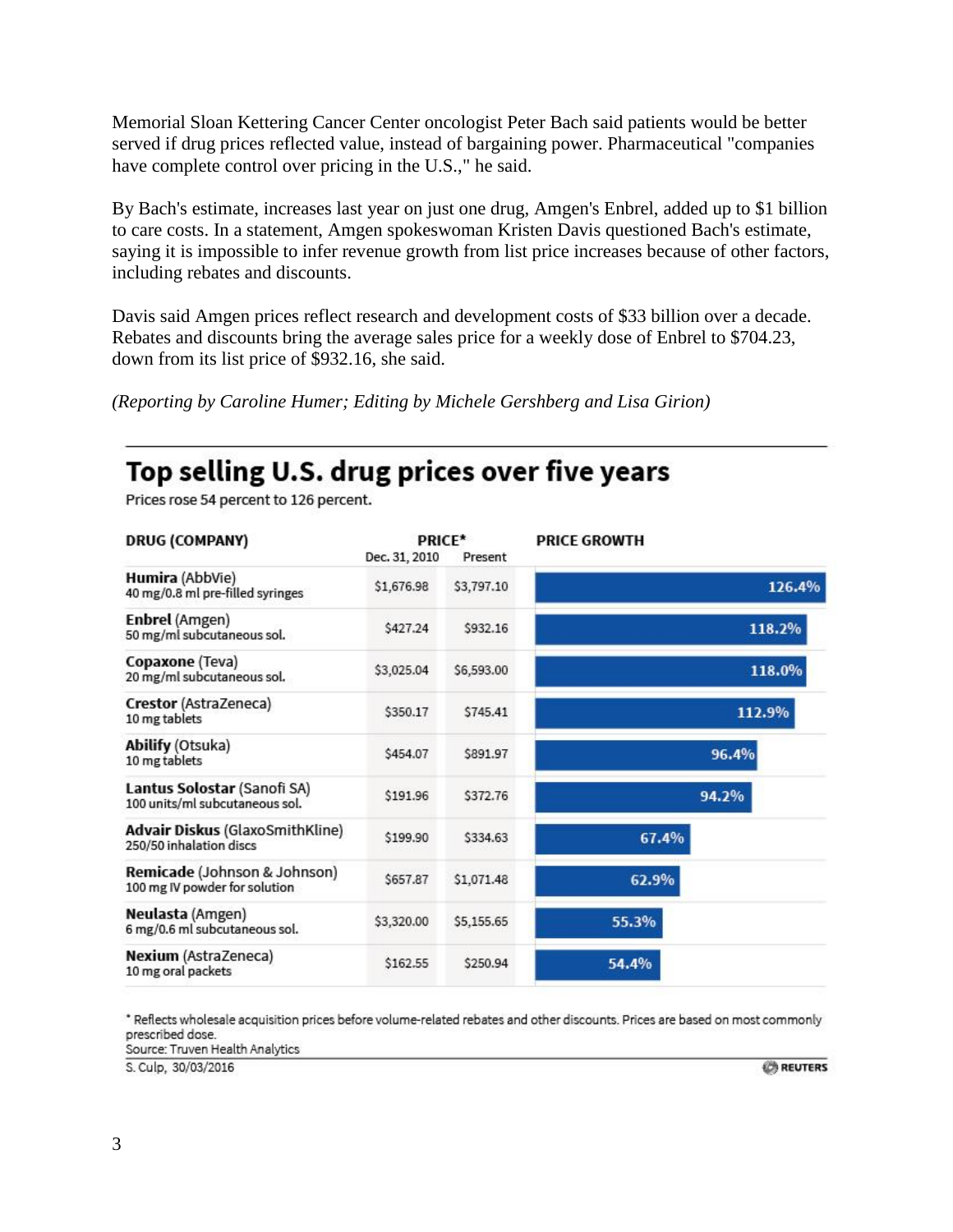## **Factbox: Price hikes shore up revenue for top-selling U.S. drugs**

NEW YORK | By Caroline Humer

Hefty price increases bolstered revenues for manufacturers even as prescriptions declined over the past five years. Below is a breakdown for the top 10 drugs by U.S. sales, based on the most recently available data from IMS Health and interviews with price experts.

List price increases were calculated using data from Truven Health Analytics and do not reflect rebates and discounts negotiated with insurers. U.S. revenue was based on company reports.

AbbVie Inc (ABBV.N) increased the price of Humira, an injectible drug, by 126 percent for a typical monthly treatment to \$3,797.10, compared with \$1,676.98 on Dec. 31, 2010. The drug had \$8.4 billion in U.S. sales in 2015 versus \$6.5 billion in 2014.

Amgen raised the list price of Enbrel by 118 percent to \$932.16 for a typical weekly treatment from \$427.24 on Dec. 31, 2010, including three increases last year. It had U.S. sales of \$5.1 billion in 2015, up from \$4.4 billion a year earlier.

Teva Pharmaceutical Industries Ltd (TEVA.TA) raised the price of multiple sclerosis drug Copaxone by 118 percent, pushing its monthly price to \$6,593.00 from \$3,025.04 on Dec. 31, 2010. It had U.S. sales of \$4.0 billion in 2015 versus \$4.2 billion in 2014.

AstraZeneca Plc (AZN.L) increased the price of cholesterol fighter Crestor's three-month supply by 113 percent to \$745.41 from \$350.17. Sales fell about 3 percent to \$2.84 billion in 2015.

Otsuka Pharmaceutical Co Ltd (4578.T) raised the list price by 96 percent for a typical monthly supply of depression drug Abilify to \$891.97, up from \$454.07 on Dec. 31, 2010. U.S. sales were not available.

Sanofi SA (SASY.PA) raised the list price of Lantus Solostar, an insulin glargine product used to treat diabetes by 94 percent for 5 pen devices to \$372.76, up from \$191.96 on Dec. 31, 2010. Its list price has not changed since the end of 2014. Total U.S. sales of Lantus, which includes other delivery mechanisms in addition to Solostar, fell 20 percent to 4 billion euros (\$4.55 billion) in 2015 from a year earlier.

GlaxoSmithKline Plc's (GSK.L) asthma treatment Advair Diskus inhalation disks for a 30-day supply rose to \$334.63, up 67 percent from \$199.90 on Dec. 31, 2010. Advair, which includes other delivery mechanisms in addition to disks, had 2015 U.S. sales of \$2.85 billion, a decline of 13 percent.

Johnson & Johnson's (JNJ.N) arthritis treatment Remicade, which is administered as an infusion typically every 4 to 8 weeks, increased 63 percent to \$1,071.48 from \$657.87 on Dec. 31, 2010 per treatment. Remicade U.S. sales rose 7 percent to \$4.45 billion in 2015.